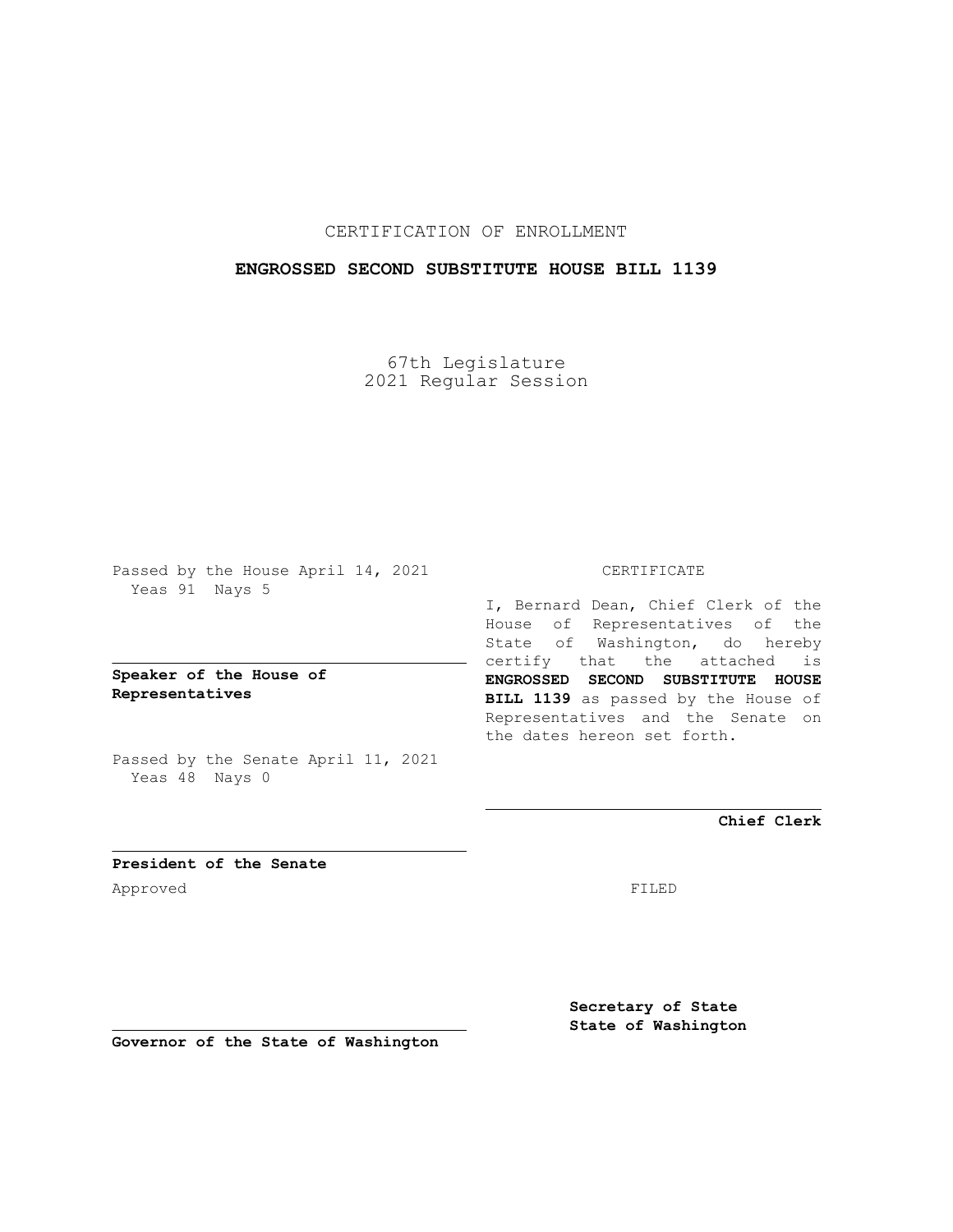### **ENGROSSED SECOND SUBSTITUTE HOUSE BILL 1139**

AS AMENDED BY THE SENATE

Passed Legislature - 2021 Regular Session

# **State of Washington 67th Legislature 2021 Regular Session**

**By** House Appropriations (originally sponsored by Representatives Pollet, Callan, Berg, Dolan, Ryu, Leavitt, Bronoske, Ramel, Ramos, Lekanoff, Stonier, Ortiz-Self, Frame, Goodman, Rule, Bergquist, Berry, Wylie, J. Johnson, Taylor, and Valdez)

READ FIRST TIME 02/22/21.

 AN ACT Relating to taking action to address lead in school drinking water; adding a new section to chapter 28A.210 RCW; adding new sections to chapter 43.70 RCW; adding a new section to chapter 4 43.20 RCW; and creating new sections.

BE IT ENACTED BY THE LEGISLATURE OF THE STATE OF WASHINGTON:

 NEW SECTION. **Sec. 1.** (1) The legislature recognizes that the United States environmental protection agency and centers for disease control and prevention acknowledge that there is no known safe level of lead in a child's blood. Even low levels of lead exposure can cause permanent cognitive, academic, and behavioral difficulties in children. The American academy of pediatrics recommends government action to ensure that the lead concentration in drinking water at schools does not exceed one part per billion.

 (2) The legislature finds that the department of health sampled and tested drinking water outlets in 551 elementary schools between 2017 and 2020. 82 percent of these schools had lead contamination of five or more parts per billion in one or more drinking water outlets and 49 percent of these schools had lead contamination of 15 or more parts per billion in one or more drinking water outlets.

 (3) The legislature acknowledges that the department of health was appropriated \$1,000,000 in the 2019-2021 fiscal biennium to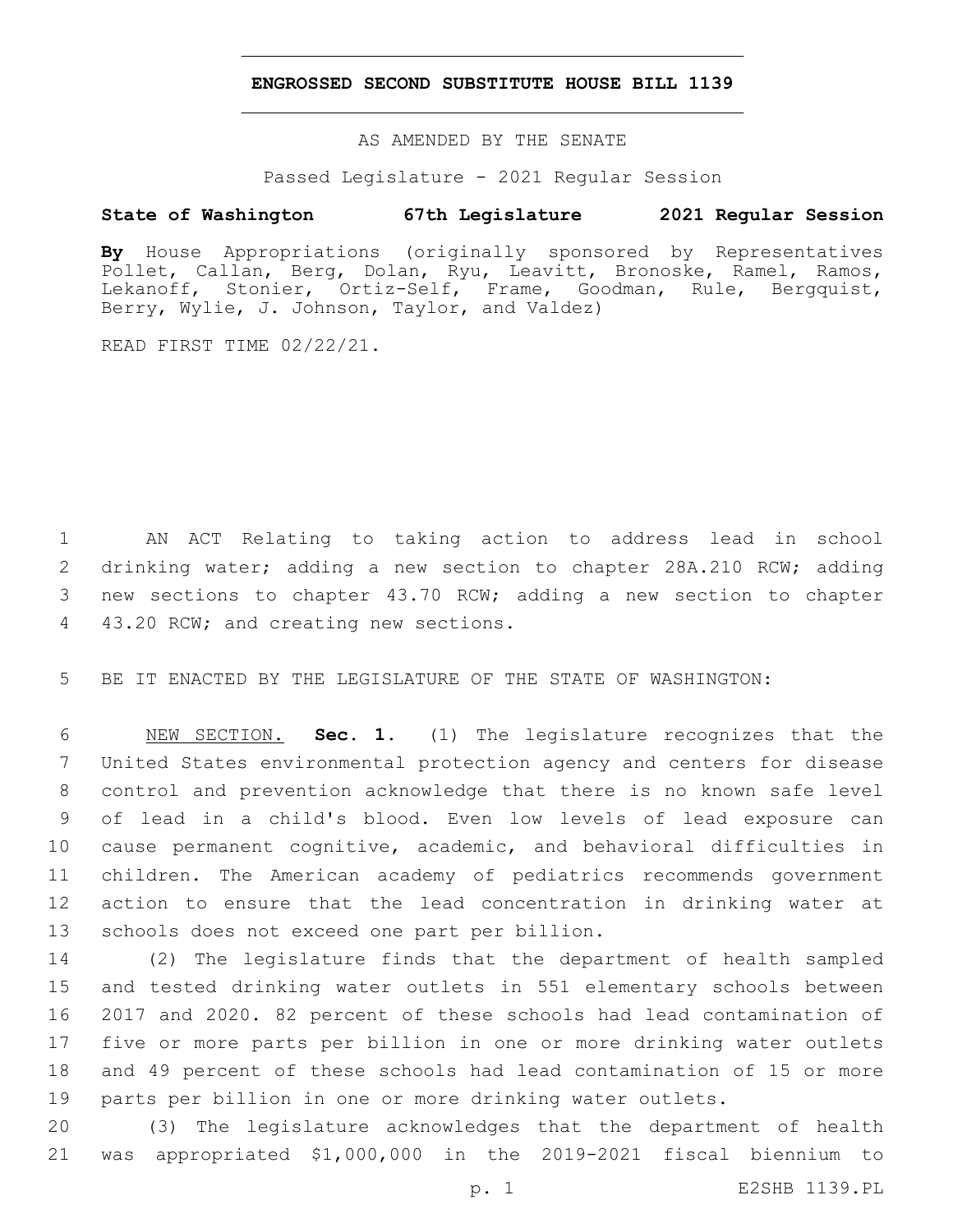continue the testing for lead contamination in school drinking water. The legislature also finds that the office of the superintendent of public instruction was appropriated funds in the 2019-2021 fiscal biennium for the healthy kids/healthy schools initiative. Part of these funds are for the purpose of distributing grants to school districts for remediation of elevated lead levels in drinking water. The legislature encourages districts to apply for these grants when lead test results reveal elevated lead levels, which are lead levels 9 above five parts per billion.

 (4) The legislature acknowledges the historically inequitable distribution of lead exposure for communities of color and of low socioeconomic status and plans to make a priority the protection of children from the dangers of lead exposure through school drinking water. The legislature, therefore, intends to require that drinking water outlets in elementary and secondary school buildings built, or with all plumbing replaced, before 2016 be tested for the presence and level of lead contamination by June 30, 2026, and every five years thereafter. The legislature also intends to require that schools notify the school community of lead test results and develop action plans for remediation if test results exceed the health-based 21 standard of five parts per billion.

 (5) The legislature recognizes that the youngest children are the most vulnerable to lead exposure and that many of these children spend significant amounts of time at child care facilities.

 (6) This act is named for the director of the Washington public interest research group who developed and advocated for this legislation before dying of cancer in 2019 and may be known as the Bruce Speight protect children from being exposed to lead in school 29 drinking water act.

 NEW SECTION. **Sec. 2.** A new section is added to chapter 28A.210 31 RCW to read as follows:

 (1) This section applies to schools with buildings built, or with 33 all plumbing replaced, before 2016.

 (2) With respect to sampling and testing for lead contamination 35 at drinking water outlets, a school shall either:

 (a) Cooperate with the department so that the department can 37 conduct sampling and testing as required under section 3 of this act; 38 or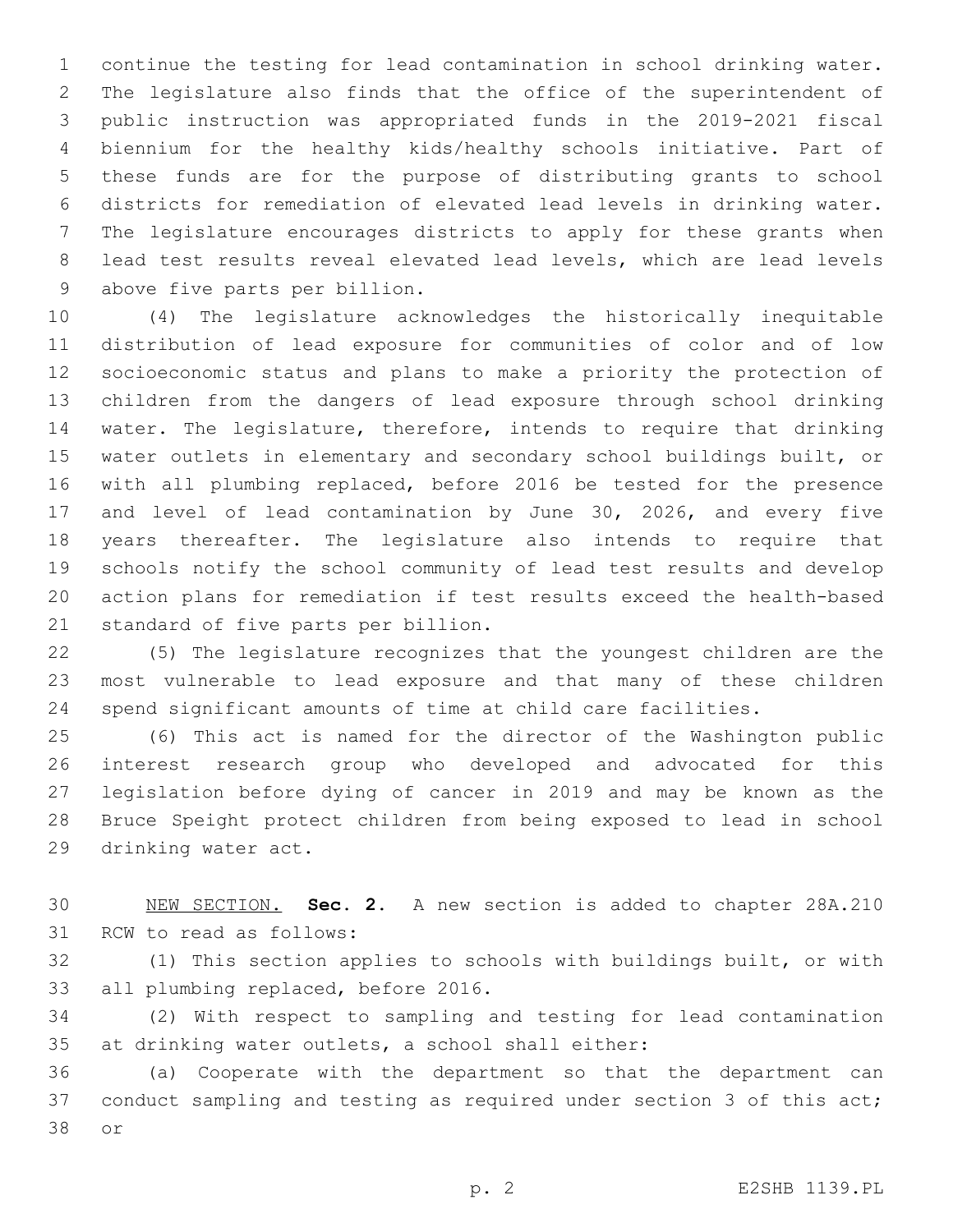(b) Contract for sampling and testing that meets the requirements of section 3 of this act and submit the test results to the department according to a procedure and deadlines determined by the department.4

 (3)(a) Except as provided in (b) of this subsection, a school shall communicate annually with students' families and staff about lead contamination in drinking water. The school shall consult with the department or a local health agency on the contents of the communication, which must include: The health effects of lead 10 exposure; the website address of the most recent lead test results; and information about the school's plan for remedial action to reduce lead contamination in drinking water. Schools are encouraged to provide the communication as early in the school year as possible.

 (b) The annual communication described under (a) of this subsection is not required if initial testing, or once postremediation testing, does not detect an elevated lead level at 17 any drinking water outlet.

 (4) As soon as practicable after receiving a lead test result that reveals a lead concentration that exceeds 15 parts per billion at a drinking water outlet, and until a lead contamination mitigation measure, such as use of a filter, is implemented, the school must 22 shut off the water to the outlet.

 (5)(a) For a lead test result that reveals an elevated lead level, as defined in subsection (7) of this section, at one or more drinking water outlets, the school's governing body shall adopt a school action plan in compliance with the requirements of this 27 subsection.

28 (b) The school action plan must:

 (i) Be developed in consultation with the department or a local health agency regarding the technical guidance, and with the office of the superintendent of public instruction regarding funding for 32 remediation activities;

 (ii) Describe mitigation measures implemented since the lead test 34 result was received;

 (iii) Include a schedule of remediation activities, including use of filters, that adhere to the technical guidance. The schedule may be based on the availability of state or federal funding for 38 remediation activities; and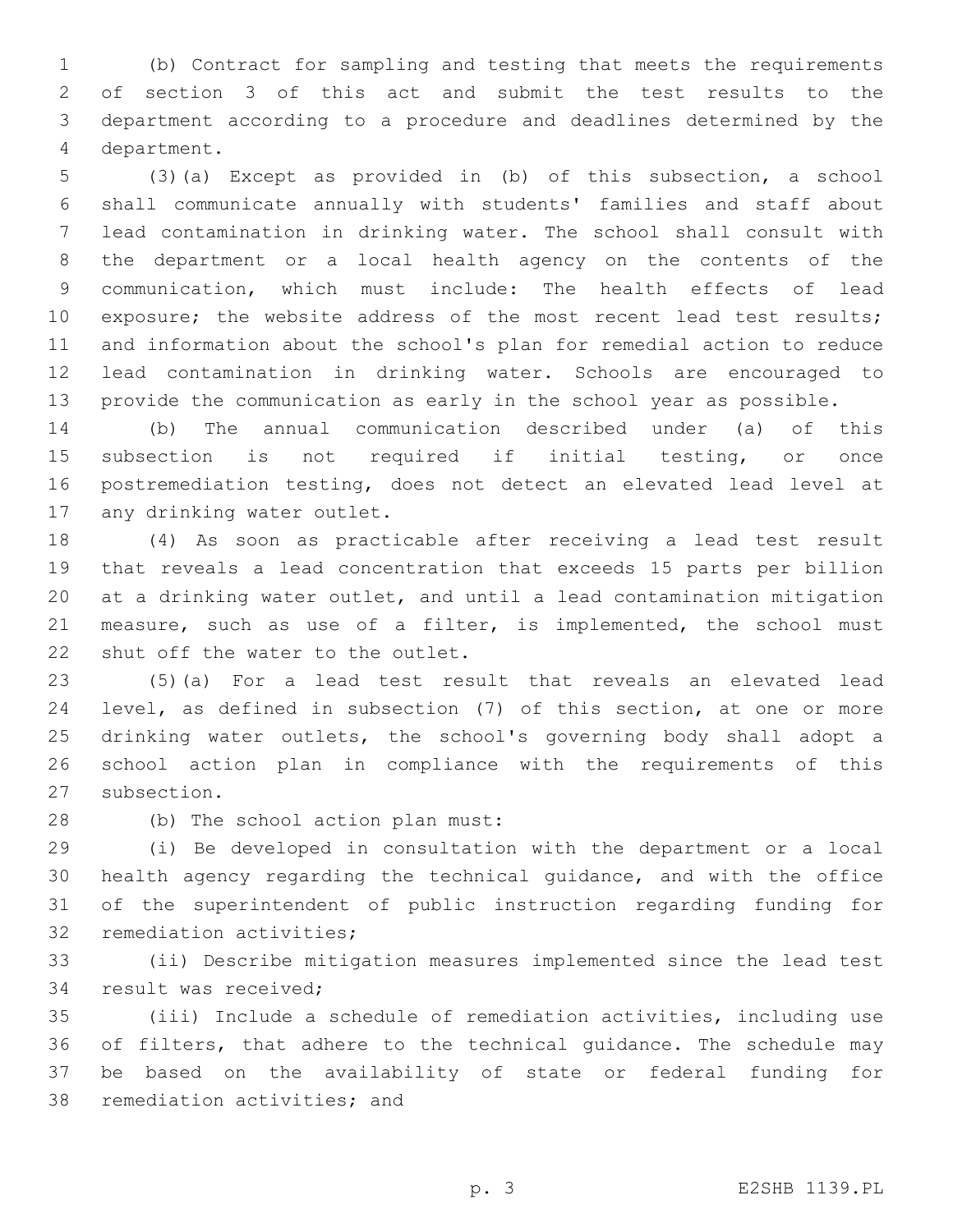(iv) Include postremediation retesting to confirm that remediation activities have reduced lead concentrations at drinking 3 water outlets to below the elevated lead level.

 (c) The school action plan may include sampling and testing of the drinking water entering the school when the results of testing for lead contamination at drinking water outlets within the school indicate that the infrastructure of the public water system is a documented significant contributor to the elevated lead levels.

 (d) The school must provide the public with notice and opportunity to comment on the school action plan before it is 11 adopted.

 (e) If testing reveals that a significant contributor to lead contamination in school drinking water is the infrastructure operated 14 by a public water system that is not a school water system, the school: (i) Is not financially responsible for remediating elevated lead levels in drinking water that passes through that infrastructure; (ii) must communicate with the public water system regarding its documented significant contribution to lead contamination in school drinking water and request from the public water system a plan for reducing the lead contamination; and (iii) may defer its remediation activities under (b) of this subsection until after the elevated lead level in the public water system's infrastructure is remediated and postremediation retesting does not detect an elevated lead level in the drinking water that passes 25 through that infrastructure.

(f) The school action plan adoption deadlines are as follows:

 (i) For lead test results received between July 1, 2014, and the effective date of this section, for which a school did not take remedial action or for which postremediation retesting has not confirmed that the elevated lead level has been reduced to five or fewer parts per billion, the school shall provide notice of elevated lead levels in the communication required under subsection (3) of this section and the school's governing body shall adopt an action 34 plan by March 31, 2022; and

 (ii) For lead test results received after the effective date of this section, the school's governing body shall adopt an action plan 37 within six months of receipt.

 (g) A school's governing body may adopt an update to an existing school action plan, rather than adopting a new school action plan, in order to address additional lead test results that reveal elevated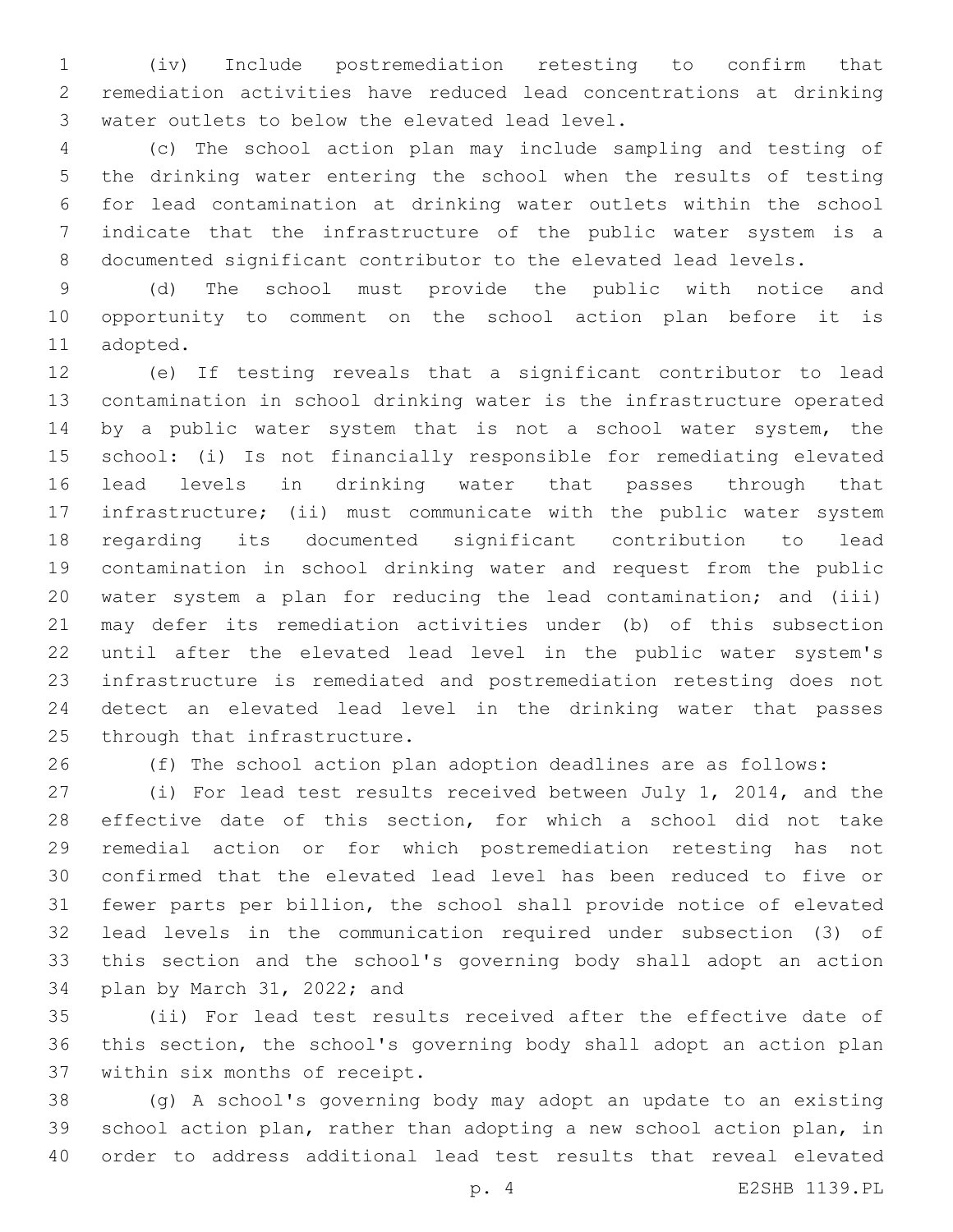lead levels at drinking water outlets, coordinate remediation activities at multiple buildings, or adjust the schedule of 3 remediation activities.

 (6) A school must post on a public website the most recent results of testing for lead contamination at drinking water outlets, no later than the time that the proposed school action plan is made publicly available, under subsection (5)(d) of this section.

 (7) The definitions in this subsection apply throughout this section unless the context clearly requires otherwise.

(a) "Department" means the department of health.

 (b) "Drinking water" means any water that students have access to where it is reasonably foreseeable that the water may be used for 13 drinking, cooking, or food preparation.

 (c) "Drinking water outlet" or "outlet" means any end point for delivery of drinking water, for example a tap, faucet, or fountain.

 (d) "Elevated lead level" means a lead concentration in drinking water that exceeds five parts per billion, unless a lower concentration is specified by the state board of health in rule in 19 accordance with section 6 of this act.

 (e) "Public water system" has the same meaning as in RCW 21 70A.120.020.

 (f) "School" means a school district and the common schools, as defined in RCW 28A.150.020, within the district; a charter school established under chapter 28A.710 RCW; or the state school for the blind or the state school for the deaf established under RCW 26 72.40.010.

 (g) "Technical guidance" means the technical guidance for reducing lead in drinking water at schools issued by the United States environmental protection agency until the department complies with section 5 of this act when the term means the technical guidance 31 developed by the department.

 NEW SECTION. **Sec. 3.** A new section is added to chapter 43.70 33 RCW to read as follows:

 (1) The department shall conduct sampling and testing for lead contamination at drinking water outlets in school buildings built, or with all plumbing replaced, before 2016 as specified in this section. The department meets the requirements of this section when a school contracts for sampling and testing that meets the requirements of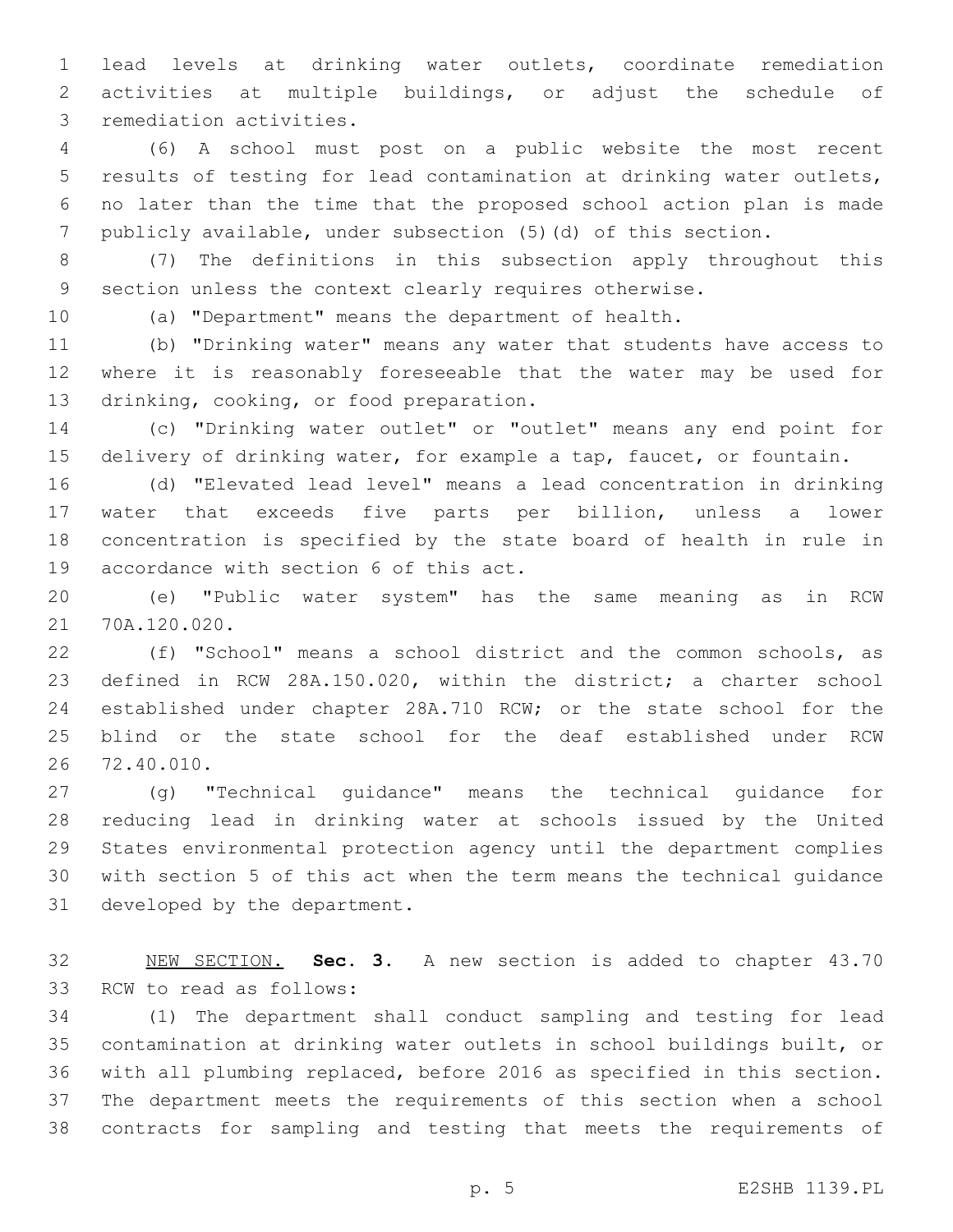this section and submits the test results to the department according to a procedure and deadlines determined by the department.

 (2) Sampling and testing for the presence and level of lead in drinking water must meet the technical requirements described in the 5 technical quidance.

 (3)(a) Initial testing for lead contamination in drinking water must be conducted between July 1, 2014, and June 30, 2026.

 (b) Retesting for lead contamination in drinking water must be conducted no less than every five years beginning July 1, 2026.

 (4)(a) The department shall develop and publish a two-year plan for sampling and testing. The plan must be updated at least annually. Prior to adding a school to the plan, the department must contact the school to determine whether the school has contracted, or is planning 14 to contract, for sampling and testing.

 (b) Beginning July 1, 2026, in developing the two-year plan for sampling and testing, the department must group school buildings by governing body and then prioritize the groups based on the combined length of time since each school building built, or with all plumbing 19 replaced, before 2016 was sampled and tested.

 (5) The department shall enter a data-sharing agreement with the office of the superintendent of public instruction for the purpose of compiling a list of school buildings built, or with all plumbing 23 replaced, before 2016.

 (6) The definitions in section 2 of this act apply throughout 25 this section unless the context clearly requires otherwise.

 NEW SECTION. **Sec. 4.** A new section is added to chapter 43.70 27 RCW to read as follows:

 The department shall allow state-tribal compact schools established under chapter 28A.715 RCW to opt into sampling and testing for lead contamination at drinking water outlets in school buildings built, or with all plumbing replaced, before 2016 pursuant 32 to section 3 of this act.

 NEW SECTION. **Sec. 5.** A new section is added to chapter 43.70 34 RCW to read as follows:

 The department shall develop and make available technical guidance for reducing lead contamination in drinking water at schools that is at least as protective of student health as any technical guidance on this topic issued by the United States environmental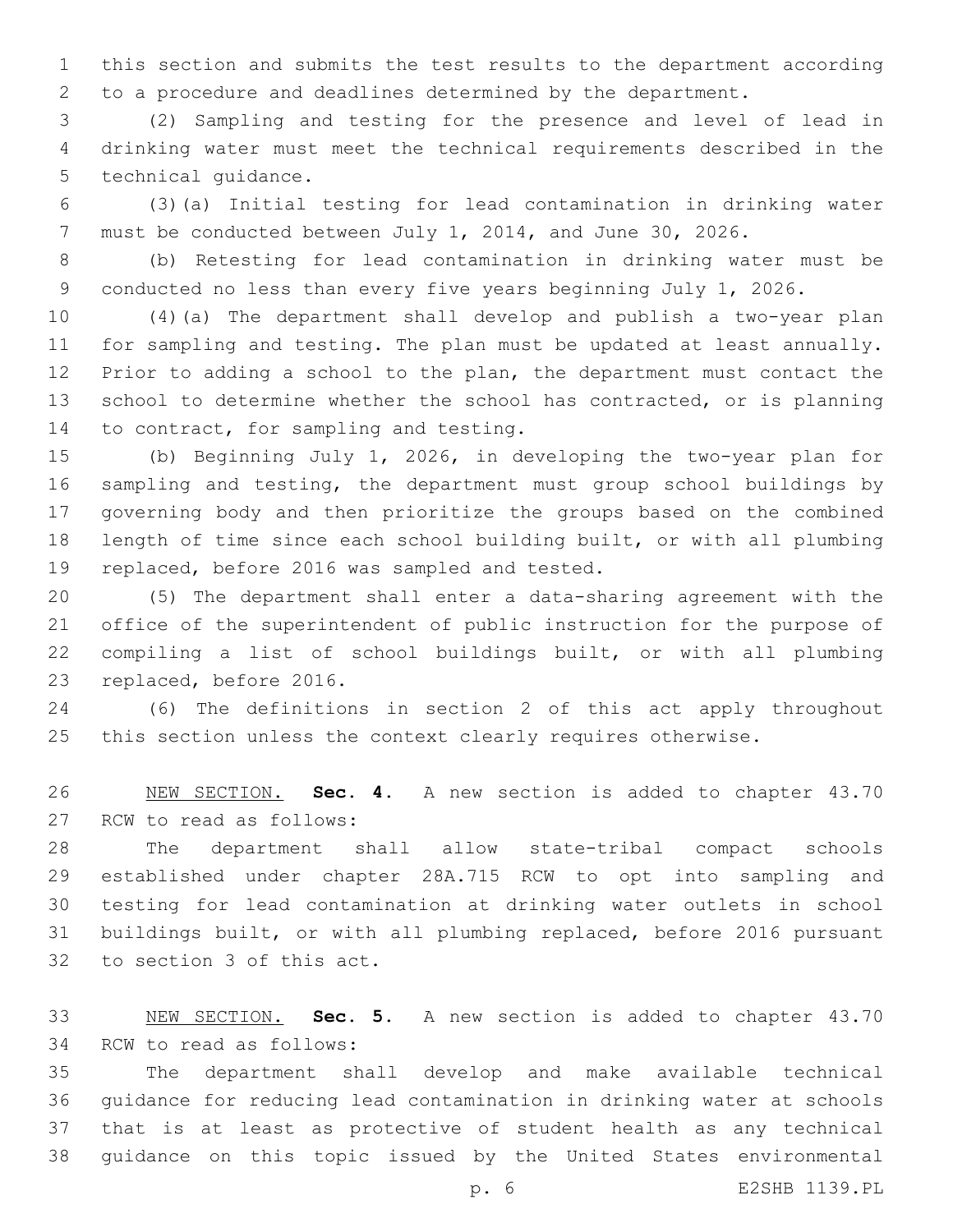protection agency. The technical guidance must include the technical requirements for sampling, processing, and analysis, including that analysis must be conducted by a laboratory accredited by the department of ecology. The technical guidance must describe best practices for remediating elevated lead levels at drinking water outlets in schools. Best practices must include installing and maintaining filters certified by a body accredited by the American national standards institute. Provisions of the technical guidance related to testing for the presence and level of lead in drinking water, as opposed to testing to identify sources of lead for remediation, must be designed to maximize detection of lead in water, and therefore must prohibit sampling or analytical methods that tend to mask lead contamination, including prestagnation flushing and 14 removal of aerators prior to sampling.

 NEW SECTION. **Sec. 6.** A new section is added to chapter 43.20 16 RCW to read as follows:

17 After July 1, 2030, the state board may, by rule, define "elevated lead level" at a concentration of five or fewer parts per billion if scientific evidence supports a lower concentration as having the potential for further reducing the health effects of lead 21 contamination in drinking water.

 NEW SECTION. **Sec. 7.** A new section is added to chapter 43.70 23 RCW to read as follows:

 (1) To the fullest extent permitted by federal law, the department, rather than community water systems, is designated as the lead or principal agency in regard to lead in drinking water sampling, testing, notification, remediation, public education, and other actions at public and private elementary and secondary schools 29 as required by the federal lead and copper rule, 40 C.F.R. Part 141.

 (2) The department must issue a written waiver that exempts community water systems that serve schools from the sampling and testing requirements of 40 C.F.R. Part 141.92 related to schools if the department determines that the mandatory requirements for sampling and testing for, and remediation of, lead contamination in drinking water outlets at elementary and secondary schools under this act are consistent with the requirements in 40 C.F.R. Part 141.92 of 37 the federal lead and copper rule.